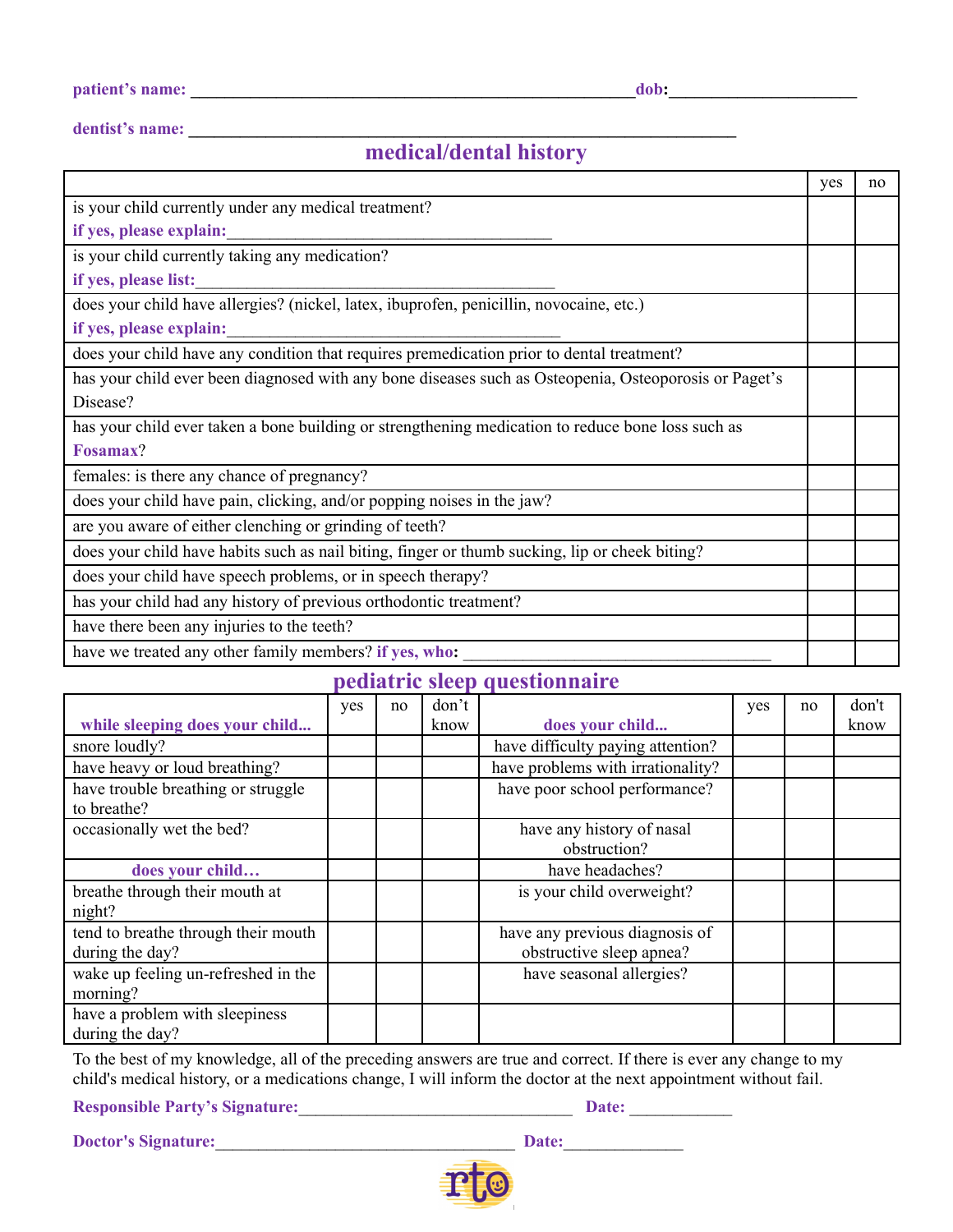# insurance questionnaire

| Patient: <u>Design and the contract of the contract of the contract of the contract of the contract of the contract of the contract of the contract of the contract of the contract of the contract of the contract of the contr</u>                                         |                                                                                                                                                                                                                                |                                                                                                                                                                                                                                      |
|------------------------------------------------------------------------------------------------------------------------------------------------------------------------------------------------------------------------------------------------------------------------------|--------------------------------------------------------------------------------------------------------------------------------------------------------------------------------------------------------------------------------|--------------------------------------------------------------------------------------------------------------------------------------------------------------------------------------------------------------------------------------|
|                                                                                                                                                                                                                                                                              |                                                                                                                                                                                                                                | Date of Birth: <u>Communication</u> Contract and Contract Contract Contract Contract Contract Contract Contract Contract Contract Contract Contract Contract Contract Contract Contract Contract Contract Contract Contract Contrac  |
| PRIMARY CARRIER INFORMATION                                                                                                                                                                                                                                                  |                                                                                                                                                                                                                                |                                                                                                                                                                                                                                      |
| Subscriber: <u>Contract Communication</u> Contract Communication Communication Communication Communication                                                                                                                                                                   |                                                                                                                                                                                                                                |                                                                                                                                                                                                                                      |
|                                                                                                                                                                                                                                                                              |                                                                                                                                                                                                                                |                                                                                                                                                                                                                                      |
|                                                                                                                                                                                                                                                                              |                                                                                                                                                                                                                                |                                                                                                                                                                                                                                      |
|                                                                                                                                                                                                                                                                              |                                                                                                                                                                                                                                | $SS#$ or ID# on Card: $\Box$                                                                                                                                                                                                         |
|                                                                                                                                                                                                                                                                              |                                                                                                                                                                                                                                |                                                                                                                                                                                                                                      |
|                                                                                                                                                                                                                                                                              |                                                                                                                                                                                                                                | Phone # for Providers: example and the set of the set of the set of the set of the set of the set of the set of the set of the set of the set of the set of the set of the set of the set of the set of the set of the set of        |
| <b>OFFICE USE ONLY</b>                                                                                                                                                                                                                                                       |                                                                                                                                                                                                                                |                                                                                                                                                                                                                                      |
| Benefit: ______________________                                                                                                                                                                                                                                              |                                                                                                                                                                                                                                | Verified by: ____________________                                                                                                                                                                                                    |
| Covered at: 300 %                                                                                                                                                                                                                                                            |                                                                                                                                                                                                                                |                                                                                                                                                                                                                                      |
| Waiting period:________________                                                                                                                                                                                                                                              | Pays: the contract of the contract of the contract of the contract of the contract of the contract of the contract of the contract of the contract of the contract of the contract of the contract of the contract of the cont |                                                                                                                                                                                                                                      |
| <b>SECONDARY CARRIER INFORMATION</b><br>Subscriber: <u>Contract of the Contract of the Contract of the Contract of the Contract of the Contract of the Contract of the Contract of the Contract of the Contract of the Contract of the Contract of the Contract of the C</u> |                                                                                                                                                                                                                                |                                                                                                                                                                                                                                      |
|                                                                                                                                                                                                                                                                              |                                                                                                                                                                                                                                |                                                                                                                                                                                                                                      |
|                                                                                                                                                                                                                                                                              |                                                                                                                                                                                                                                | Insurance Company: <u>example and a series of the series of the series of the series of the series of the series of the series of the series of the series of the series of the series of the series of the series of the series</u> |
|                                                                                                                                                                                                                                                                              |                                                                                                                                                                                                                                |                                                                                                                                                                                                                                      |
|                                                                                                                                                                                                                                                                              |                                                                                                                                                                                                                                |                                                                                                                                                                                                                                      |
|                                                                                                                                                                                                                                                                              |                                                                                                                                                                                                                                | Phone # for Providers: <u>example and the set of the set of the set of the set of the set of the set of the set of the set of the set of the set of the set of the set of the set of the set of the set of the set of the set of</u> |
| <b>OFFICE USE ONLY</b>                                                                                                                                                                                                                                                       |                                                                                                                                                                                                                                |                                                                                                                                                                                                                                      |
| Benefit: _______________________                                                                                                                                                                                                                                             | Used:_________________________                                                                                                                                                                                                 | Verified by: ____________________                                                                                                                                                                                                    |
| Covered at: 300 %                                                                                                                                                                                                                                                            |                                                                                                                                                                                                                                |                                                                                                                                                                                                                                      |
| Waiting period:                                                                                                                                                                                                                                                              | Pays:                                                                                                                                                                                                                          | AGE:                                                                                                                                                                                                                                 |

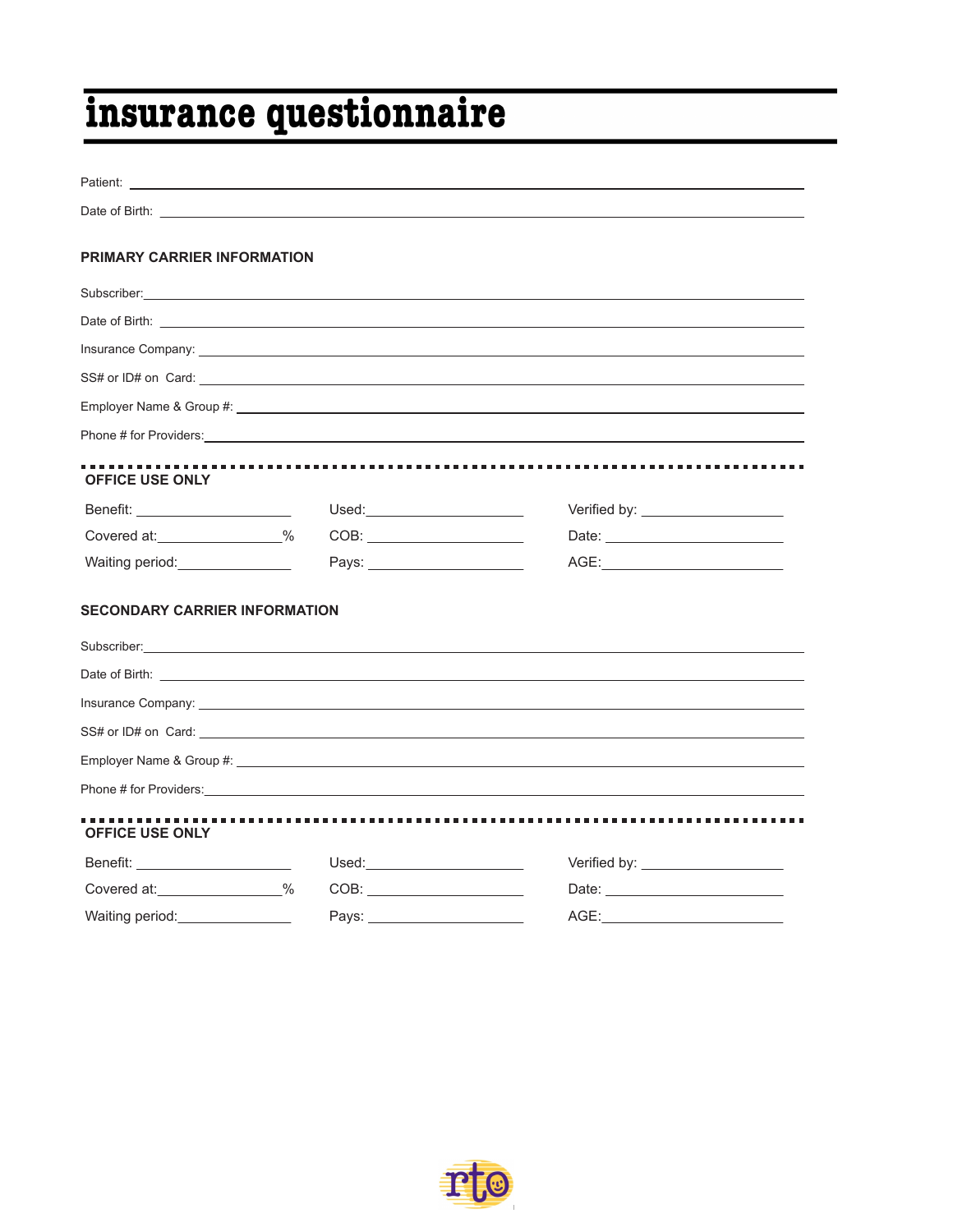## primary consent

### PRIVACY CONSENT

This form is under the new patient privacy regulations recently issued by the United States Department of Health and Human Services. We have elected to use this form. Prior to commencing your orthodontic treatment, you should review, sign and date this form.

Your protected health information (i.e., individually identifiable information such as names, dates, phone/fax numbers, email addresses, home addresses, social security numbers, and demographic data) may be used in connection with your treatment, payment of your account or health care operations (i.e., performance review, certification, accreditation and licensure). Treatment plans, insurance and financial correspondence may be sent via email/text. In certain instances, a 'virtual' online conference may be needed or requested using various online applications such as Zoom or Webex.

You have the right to review our office's privacy notice prior to signing this Consent, a copy of which was given to you with this Consent.

You have the right to request restrictions on the use of your protected health information. However, we are not required to, and may not, honor your request.

We may amend the attached privacy notice at any time. If we do, we will provide you with a copy of the changes, and the changes may not be implemented prior to the effective date of the revised notice.

You may revoke this Consent at any time in writing. However, such revocation will not be effective to the extent that any action has been taken in reliance on this Consent.

Thank you for your cooperation. Please let us know if you have any questions.

\_\_\_\_\_\_\_\_\_\_\_\_\_\_\_\_\_\_\_\_\_\_\_\_\_\_\_\_\_\_\_\_\_\_\_\_\_\_\_\_\_\_\_\_\_\_\_\_\_\_\_\_\_\_\_\_\_\_\_\_\_\_\_\_\_\_\_\_\_\_\_\_\_\_\_\_\_\_

\_\_\_\_\_\_\_\_\_\_\_\_\_\_\_\_\_\_\_\_\_\_\_\_\_\_\_\_\_\_\_\_\_\_\_\_\_\_\_\_\_\_\_\_\_\_\_\_\_\_\_\_\_\_\_\_\_\_\_\_\_\_\_\_\_\_\_\_\_\_\_\_\_\_\_\_\_\_

\_\_\_\_\_\_\_\_\_\_\_\_\_\_\_\_\_\_\_\_\_\_\_\_\_\_\_\_\_\_\_\_\_\_\_\_\_\_\_\_\_\_\_\_\_\_\_\_\_\_\_\_\_\_\_\_\_\_\_\_\_\_\_\_\_\_\_\_\_\_\_\_\_\_\_\_\_\_

\_\_\_\_\_\_\_\_\_\_\_\_\_\_\_\_\_\_\_\_\_\_\_\_\_\_\_\_\_\_\_\_\_\_\_\_\_\_\_\_\_\_\_\_\_\_\_\_\_\_\_\_\_\_\_\_\_\_\_\_\_\_\_\_\_\_\_\_\_\_\_\_\_\_\_\_\_\_

Parents/Patient Signature

Print Parent's Name

Print Patient's Name

Date